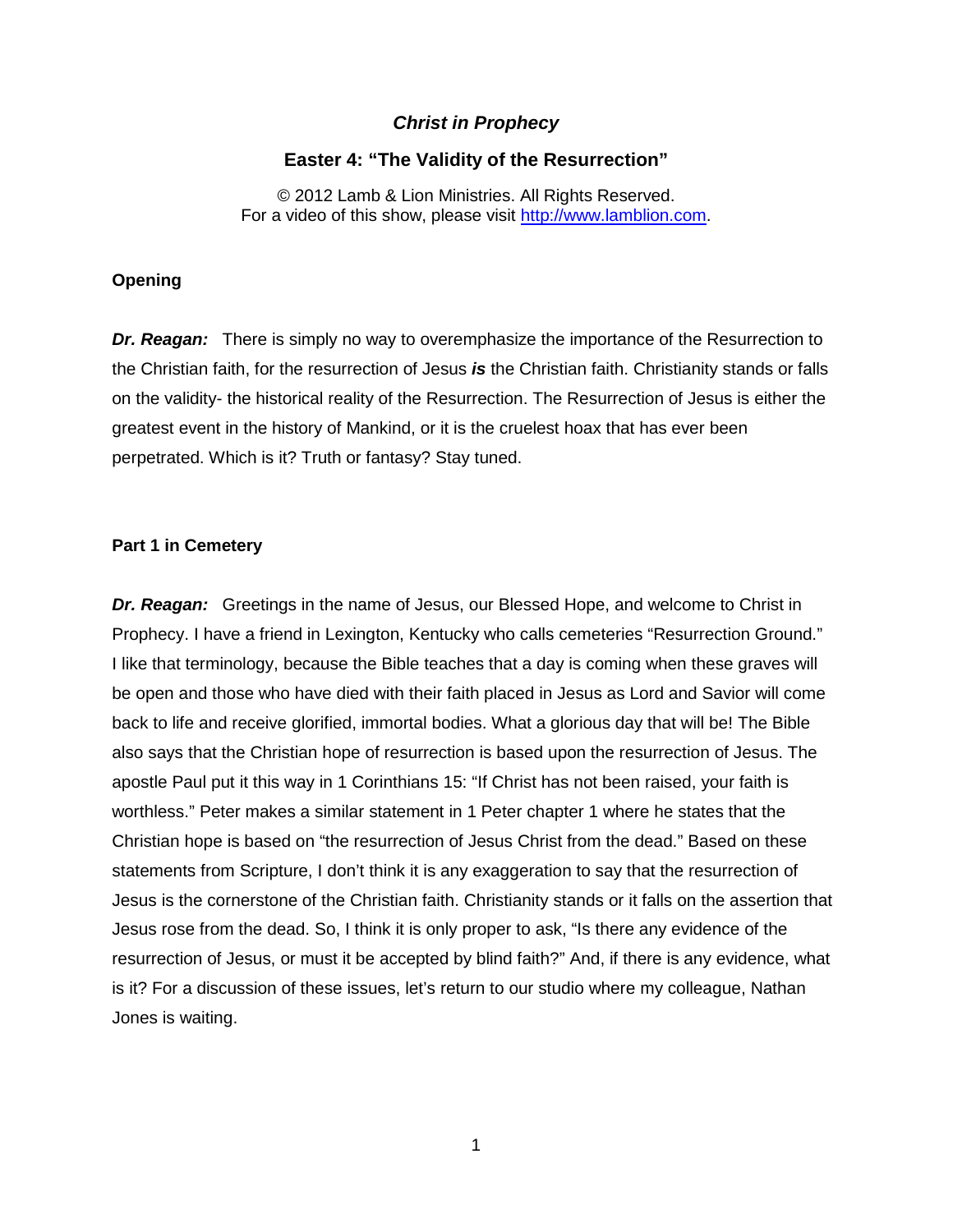### **Part 2**

*Dr. Reagan:* Well, here we are back at our studio, and I am delighted to have my colleague, Nathan Jones, with me. Nathan, tell the viewers hello.

*Nathan Jones:* I'd love to do that Dave. But I would like to say a little more than Hello if that's alright.

## *Dr. Reagan:* Okay.

**Nathan Jones:** I would like to take this opportunity to thank you for the support you've been given our program. We have greatly appreciated your many letters, and telephone calls, and email messages and your generous donations. We also appreciate those of you who have informed us that you are praying for us. Keep those prayers going! We need them.

**Dr. Reagan:** Yes, folks, we really covet your prayers. And now, let's turn our attention to the resurrection of Jesus. I'd like to begin our consideration of this epic event by taking a look at the preaching of the apostles. Because the Resurrection is the cornerstone of the Christian faith, it was the central theme of the apostles' preaching. We are told, for example, in Acts chapter 4 "with great power the apostles were giving witness to the resurrection of the Lord Jesus."

*Nathan Jones:* That's right, Dave, and on that day of Pentecost, when the apostle Peter preached the first gospel sermon, the focal point of his message was the Resurrection. He boldly proclaimed: "The Man Jesus of Nazareth, delivered up by the predetermined plan and foreknowledge of God, you nailed to the cross by the hands of godless men and put Him to death. And God raised Him up again, and put an end to the agony of death, since it was impossible for Him to be held in its power"

*Dr. Reagan:* Likewise, the apostle Paul made it crystal clear that the heart of the gospel message was the Resurrection. He defined the gospel in 1 Corinthians 15 in the following terms he wrote: "that Christ died for our sins according to the Scriptures, and that He was buried, and that He was raised on the third day according to the Scriptures."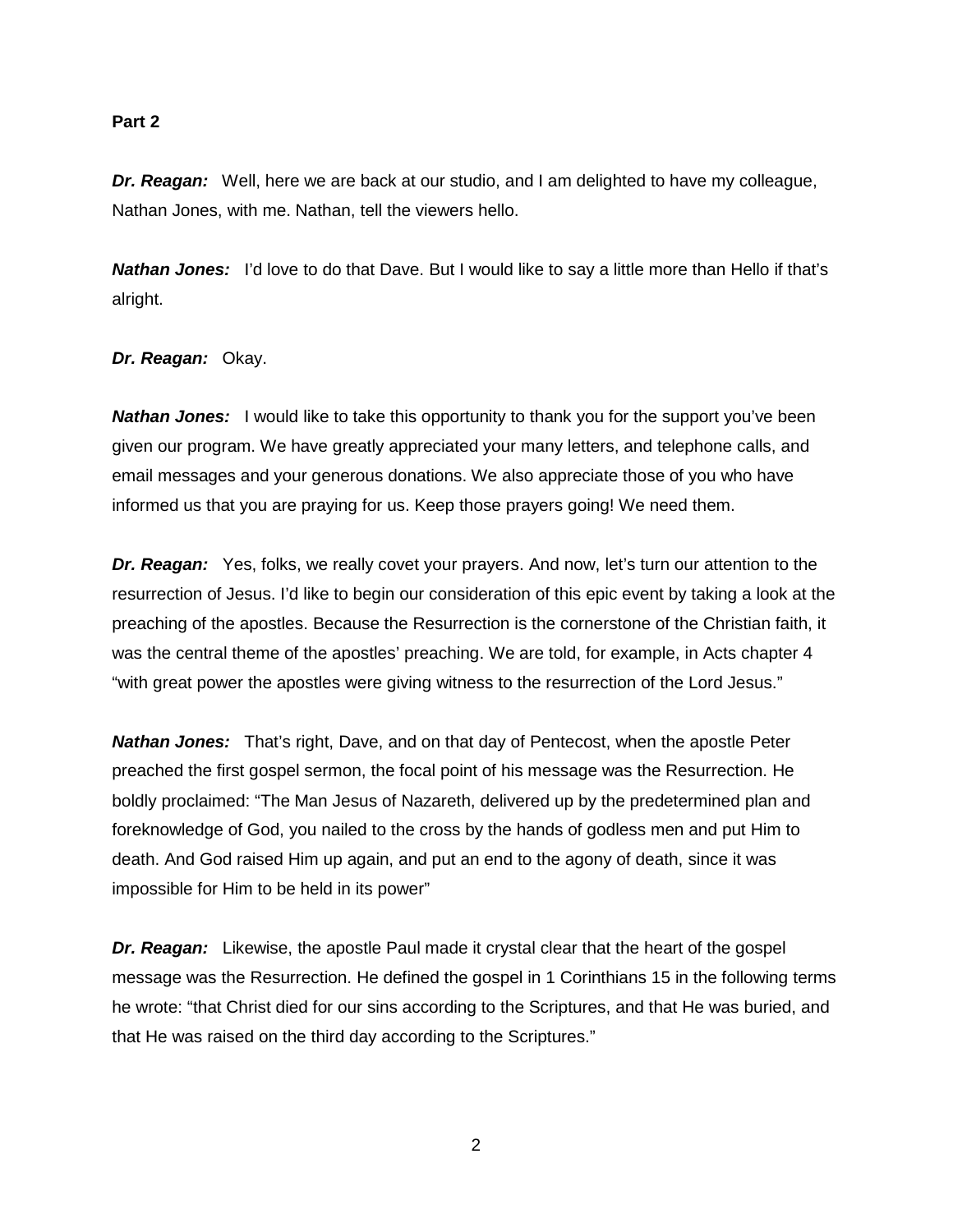*Nathan Jones:* Now folks, if you'll turn to the book of Acts and read the sermons recorded there, you will find that the climax of each one is the assertion that Jesus had risen from the dead. It was this breathtaking, miraculous fact that energized and motivated the apostles to preach the Gospel fearlessly.

*Dr. Reagan:* There's no doubt about that, Nathan. And again, the apostles focused on this event because they present the fact of the Resurrection as *the* event that sets Christianity apart from all other world religions.

*Nathan Jones:* Yes, Dave, the Resurrection is the unique stamp of Christianity, for only Christianity claims an empty tomb for its founder. No resurrection has ever been claimed for Abraham, Buddha, Confucius, or even Mohammed.

*Dr. Reagan:* Again, as Paul puts it in Romans chapter 1 "Jesus was declared the Son of God with power by the resurrection from the dead." In other words, it is the Resurrection that validates Jesus as God in the flesh.

*Nathan Jones:* And folks, there's just no way to get around the fact that the Resurrection of Jesus is either one of the most wicked, and vicious, and heartless hoaxes ever foisted upon the minds of men, or it is the most fantastic truth of history!

*Dr. Reagan:* Amen, Amen! Nathan. It has to be one or the other; truth or fantasy. And I believe its truth, and I would like for us to take a look at the overwhelming proof that Jesus really did rise from the dead. But before we do so, let's go to Jerusalem and take a look at the site that many believe may well have been the tomb of Jesus.

[Music]

*Narrator Don Gordoni:* Ancient history's greatest fact, the resurrection of Jesus from the dead.

[Music]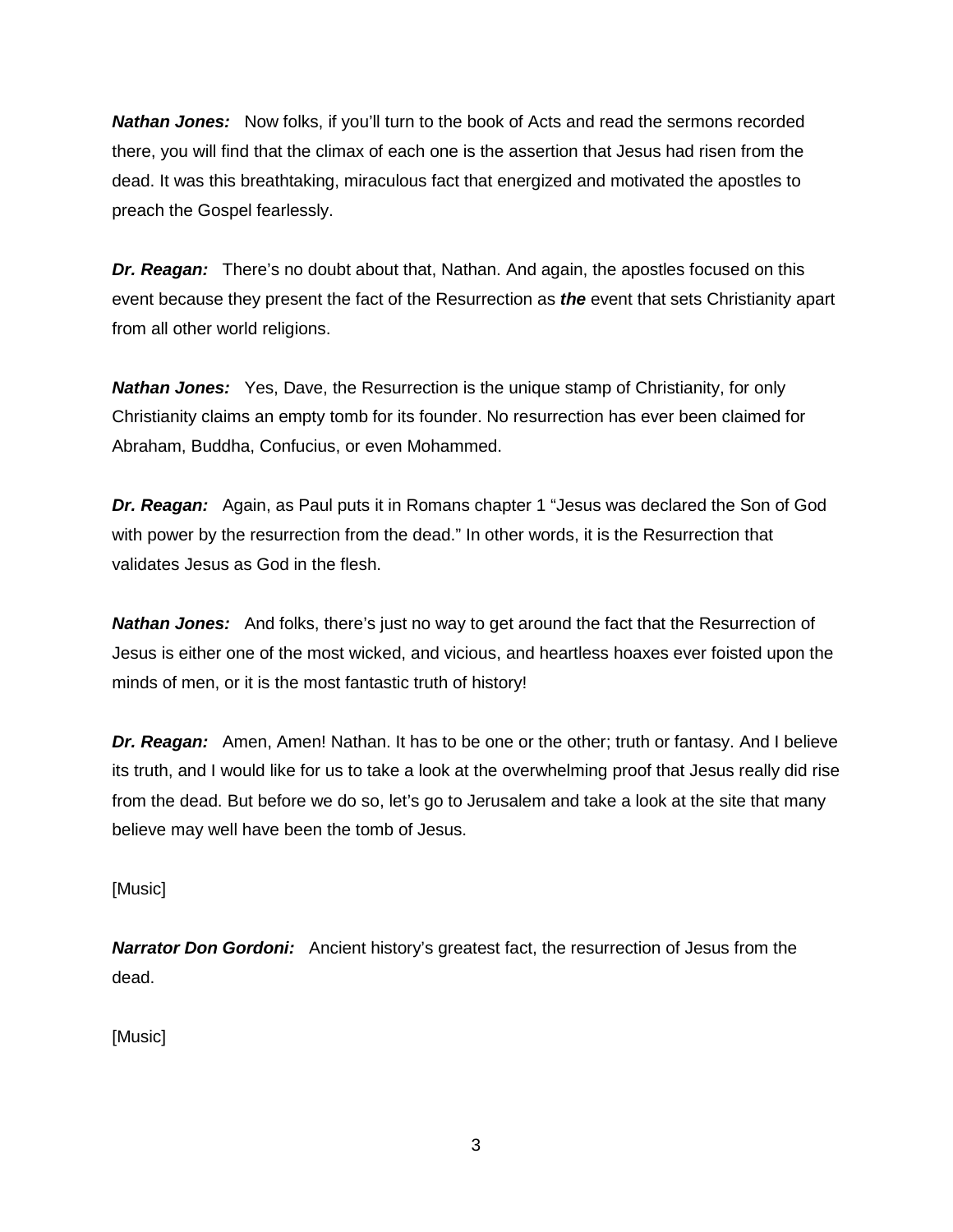*Narrator Don Gordoni:* The Bible says that in the place where Christ was crucified there was a garden, and in the garden a new tomb where no one was ever laid before.

# [Music]

*Narrator Don Gordoni:* Here in this lovely garden outside Jerusalem city walls the very heart of the Christian message is proclaimed.

# [Music]

**Narrator Don Gordoni:** Jerusalem home to the three great monotheistic faiths; the city where the Creator of the universe executed His plan to redeem fallen man.

## [Music]

*Narrator Don Gordoni:* The Holy Sepulcher is traditionally the chief site of Christian pilgrimage. But many after visiting wander away without being made aware that Christ came into the world to save sinners.

### [Music]

*Narrator Don Gordoni:* Scripture says, Christ suffered outside the gate and that history's greatest sacrificial death took place at Golgotha the place of the skull. There as the people passed by Jesus bore the wrath of God to take away the punishment that must be paid for our sin. The Gospels record that a rich religious leader, Joseph of Arimathea, took the Lord's body down from the cross, laying it in his own tomb, and that this tomb was in the garden nearby. In this acre of land, we find two pre-Christian artifacts that attest to a working garden from the first Century: Jerusalem's third largest water cistern cut out of solid rock, and a very large winepress, evidence of wealth. And just yards away, a tomb that matches the Bible's description in every way hewn from the rock with a great stone to seal the doorway. Inside is a large weeping chamber, and the place where the body was laid is visible from outside, just as the Bible describes. We cannot be absolute and say that this is the tomb where Jesus was laid. Joseph never left his mark on it, but others did. Christians have been present here perhaps from the very dawn of the faith. But it's more about who is not here. The raising of Jesus from the dead is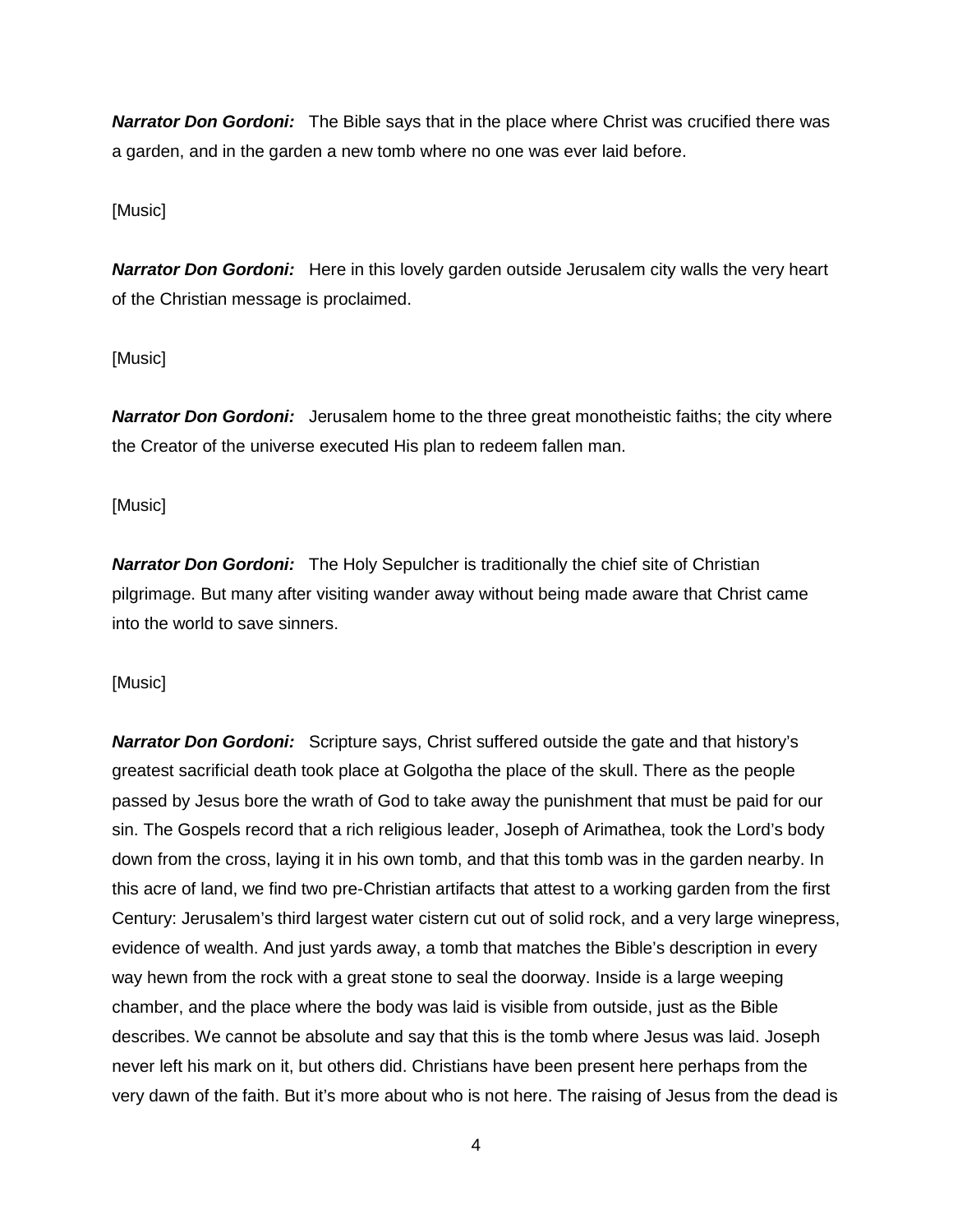the greatest miracle in all history, for it is His resurrection from the dead, as Romans 1:4 declares, that is proof that Jesus was who He said He was, the Son of God. That's the core of our proclamation. Jesus is alive, after all, no resurrection; no Christianity.

### **Part 3**

*Dr. Reagan:* Folks, I love the Garden Tomb. I love to go there and just meditate on the Lord. It is a place of serenity that is enriching to the soul. Okay, let's consider the evidence of the Resurrection. And in doing so, we must start with the fact of the empty tomb.

*Nathan Jones:* The Gospels tell us that Jesus was buried in the tomb of a wealthy man, Joseph of Arimathea. And three days later that tomb was empty. It was empty despite the fact that it had been sealed by a huge stone weighing close to two tons and despite the fact that it had been guarded continuously by a special contingent of Roman soldiers.

*Dr. Reagan:* And when the soldiers reported their startling discovery of an empty tomb to the chief priests of the Jews, they were given a bribe to tell the people that "His disciples came by night and stole Him away while we were asleep."

**Nathan Jones:** I want you to note something very important about the response of the Jewish leaders. The significant thing about their reaction is that they did not challenge the fact that the tomb was empty. That's because the tomb was empty! They simply could not argue with that reality, and so they made up a story to explain why the tomb was empty.

*Dr. Reagan:* And men have been concocting stories ever since that time. Let's consider some of those explanations, and as we do so, I think you'll begin to sense that the shallowness of their arguments speaks louder in many respects than the counter arguments of Christians.

*Nathan Jones:* Silliness might be a better term than shallowness! For example, one of the arguments against the Resurrection is based on the idea that everyone got confused, and in the midst of all this confusion, the disciples simply went to the wrong tomb! Yes, some supposedly learned men have proposed this theory over the years. And yet, the Gospel accounts tell us that Mary Magdalene and Mary, the mother of Jesus, both accompanied Joseph of Arimathea and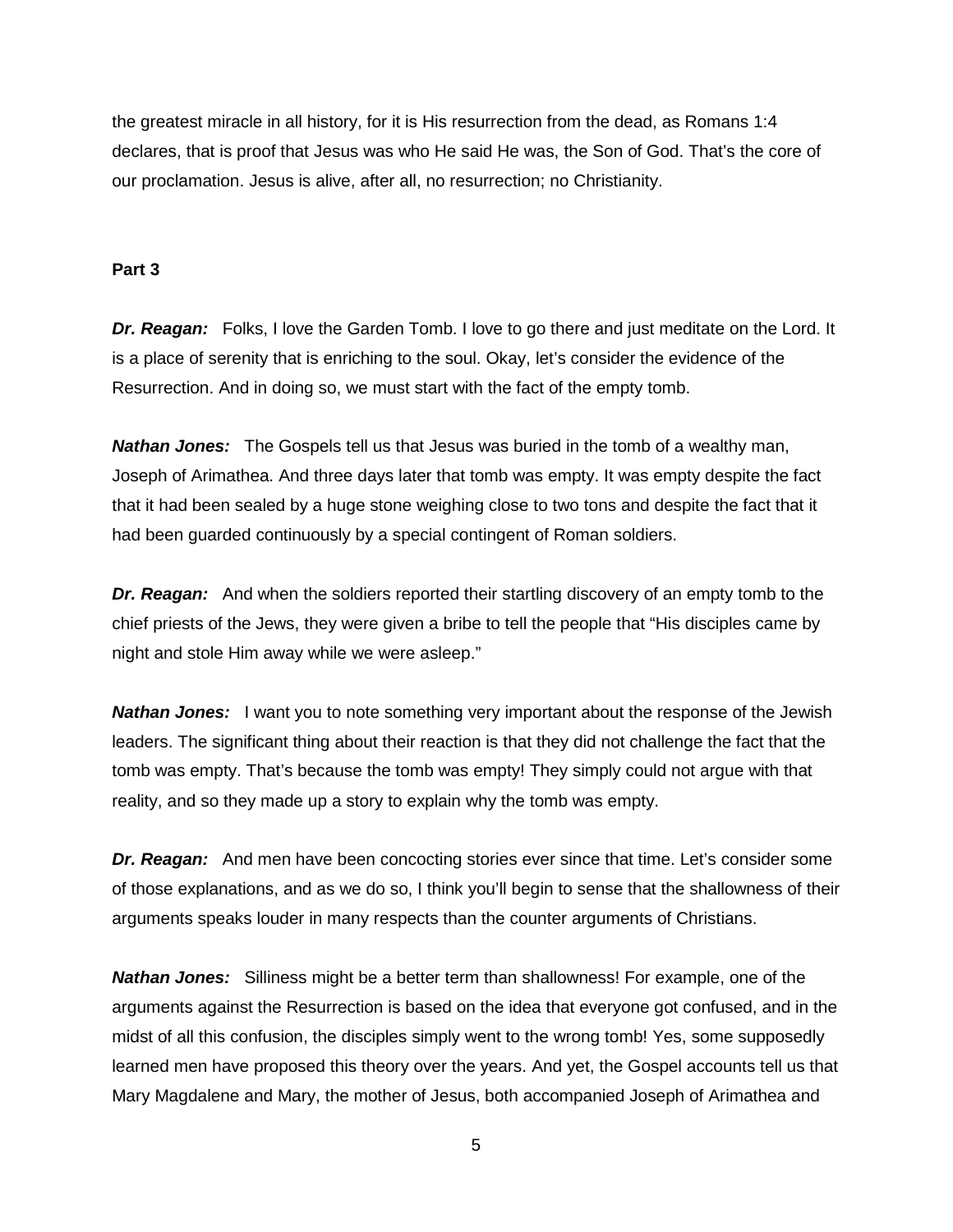Nicodemas to the tomb and watched them prepare the body for burial. Are we then supposed to assume that when the women returned they could not find their way?

*Dr. Reagan:* And even if they did get lost and looked in the wrong tomb, did Peter and John do the same thing? Did the Roman soldiers forget which tomb they were guarding? Did Joseph of Arimathea suddenly have a memory lapse as to where his tomb was located? And why didn't the Jewish leaders simply go to the right tomb and produce the body? Well folks the answer is simple: the tomb was empty!

*Nathan Jones:* Well the oldest explanation of the empty tomb is the one the Jews made up and bribed the soldiers to tell- namely, that the body of Jesus was stolen by His disciples. Yes, this explanation would have us believe that Peter, and Andrew, James and John were body snatchers!

*Dr. Reagan:* Now, folks, stop and think about this argument for a moment. To believe this theory of body snatching, we would have to believe that a small rag-tag band of followers who were scared witless at the arrest of Jesus and who fled into the night to save their own skins, suddenly found the courage three days later to take on a guard of Roman soldiers!

*Nathan Jones:* And even more significant, what would have been the motivation of the disciples to steal the body? I mean we're told over and over again in the Scriptures that they did not understand that Jesus was to be resurrected. Their behavior after the crucifixion testifies to this, and as they sat around in despair mourning the loss of their leader.

*Dr. Reagan:* And yet, this very group suddenly came alive with hope and went forth boldly proclaiming the Resurrection at the risk of their lives. Are we really to believe that a group of frightened disciples could be transformed into a courageous band of fearless proclaimers by snatching a body, hiding it, and then committing their lives to a lie? That's more difficult to believe than the Resurrection!

*Nathan Jones:* And that brings us to a third theory, one that has become very popular in recent times. It is the theory that the disciples experienced a series of hallucinations.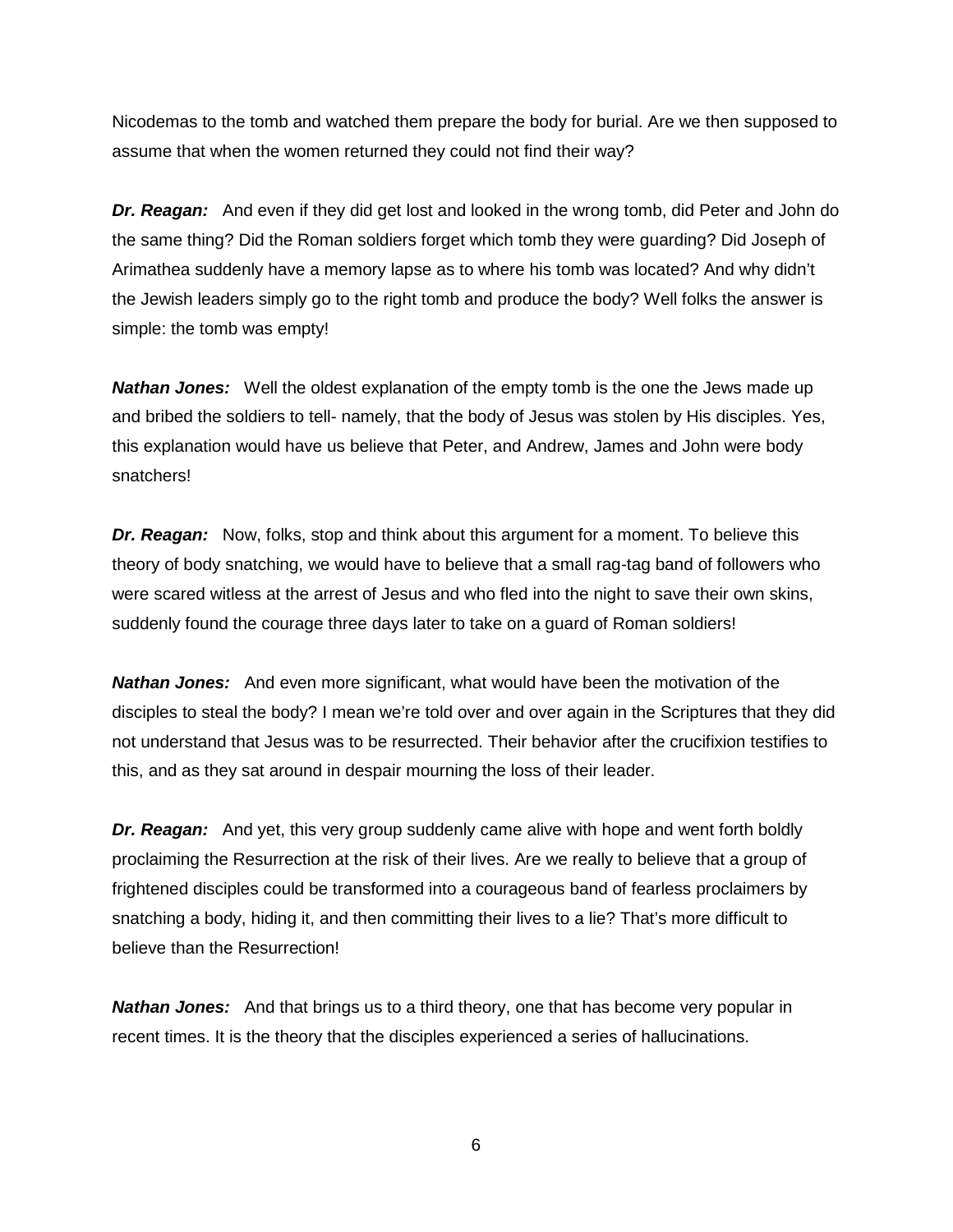*Dr. Reagan:* Well I'll tell you what, Nathan before we get into that particular theory, let's pause for a moment for a great song about the Resurrection this song is called "Jesus is Alive." The singer is Ron Kenoly.

### **Part 4**

**Dr. Reagan:** What a powerful song! And now, Nathan, let's get back to the theories that men have concocted to try to explain away the reality of the Resurrection. The first one that you mentioned was the fact that they went to the wrong tomb, and you showed how ridiculous that was. The second was the story that was dreamed up by the Jewish priests and that was that the disciples stole the body! And again, you showed us equally how ridiculous that was. Let's go to the third theory.

*Nathan Jones:* Okay, Dave, the third theory is that the disciples experienced a series of hallucinations. And as one advocate of this novel concept has put it, "They experienced a disruption of the physio-chemical structures of the brain in such a way as to be able to see what they desperately wanted to see."

*Dr. Reagan:* Now folks, I will grant that Mary Magdalene might have had a hallucination. After all, she was a frightened and frustrated young woman wandering about in a cemetery at day break. As a matter of fact, the reaction of the disciples to her news of the empty tomb and her encounter with angels who informed her of the Resurrection indicates that they thought she had been seeing things.

**Nathan Jones:** But what about the appearance of Jesus to all the apostles on three different occasions? Or His appearance to 500 believers on a Galilean mountain? Or His ascension into Heaven before a host of disciples?

*Dr. Reagan:* A hallucination is a highly subjective experience and a very personal one. Like beauty, it is in the eye of the beholder. To believe that 500 people could have the same hallucination simultaneously takes more faith than a belief in the Resurrection! And furthermore, the hallucination theory does not explain the empty tomb.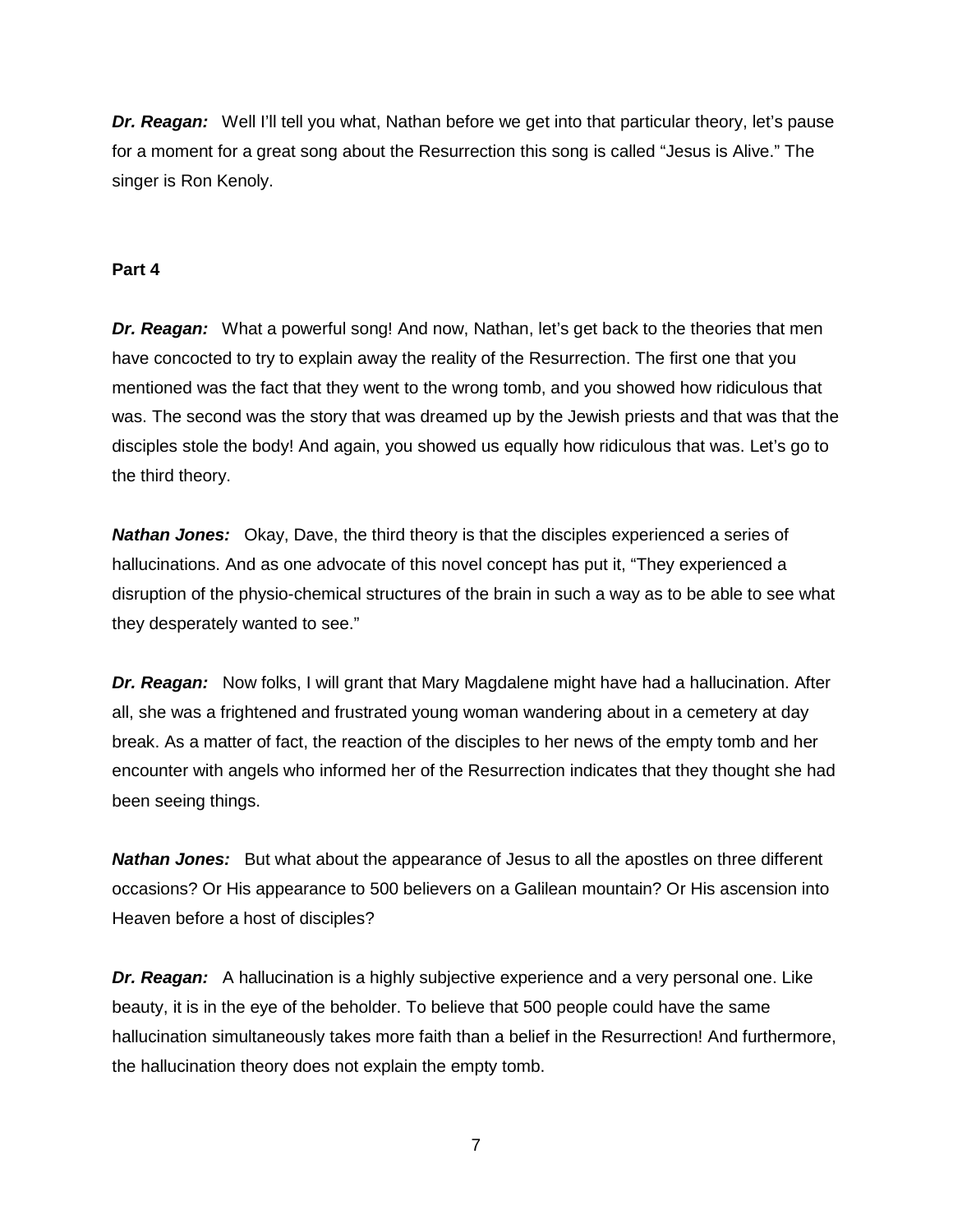*Nathan Jones:* Well another modern day theory is that the disciples experienced mass hypnosis. The advocates of these ideas argue that the disciples so desperately wanted Jesus to rise from the dead that they created an aura of auto-suggestion which is mental hypnosis and thus, whenever the name of Jesus was mentioned, His disciples believed they could see Him.

*Dr. Reagan:* Now, folks, mass hypnosis is a probability, with even as many as 500 people, given precisely the right type of controlled environment and the proper mass medium like radio, television, or film. But mass hypnosis without some form of mass media, and without a professional hypnotist, and without ideal conditions, is utterly outside the realm of sound reasoning. So, I ask you, how could 500 people in the open air of a country side, before the invention of mass media, and before the discovery of hypnosis, be subjected to mass hypnosis? And how does this explain the fact of the empty tomb? I think it's obvious that the skeptics are simply grasping at straws.

**Nathan Jones:** Yes, well this leaves us with a centuries old theory that has recently been popularized by an apostate Christian named Hugh Schonfield. It's called the "swoon theory." And this is the idea that Jesus really didn't die on the cross. Instead, He just passed out and then woke up three days later. Schonfield has revived this idea in his book called *The Passover Plot.*

*Dr. Reagan:* Now think about this for a moment, folks. Mr. Schonfield would ask us to believe that after Jesus was scourged and crucified, and after He had laid in a cold, damp tomb for three days without food or water, He suddenly revived, removed His burial wrappings, rolled back the stone, ran around the country side for 40 days without even the benefit of even a dose of penicillin or a tetanus shot. Only a fool could believe such utter nonsense!

*Nathan Jones:* Well there is one other theory that has become very popular among modern day liberal theologians. And it is what I call the "nostalgia theory." It's the idea that the Resurrection occurred only in the hearts of the disciples.

*Dr. Reagan:* I'm very glad you mentioned that, Nathan, because several years ago I saw a startling example of that in *The Dallas Morning News*. Folks it's hard to believe but the newspaper reported that this crazy idea had been proposed to the students of a local Dallas university, a Christian university by a person bearing the title of Professor of New Testament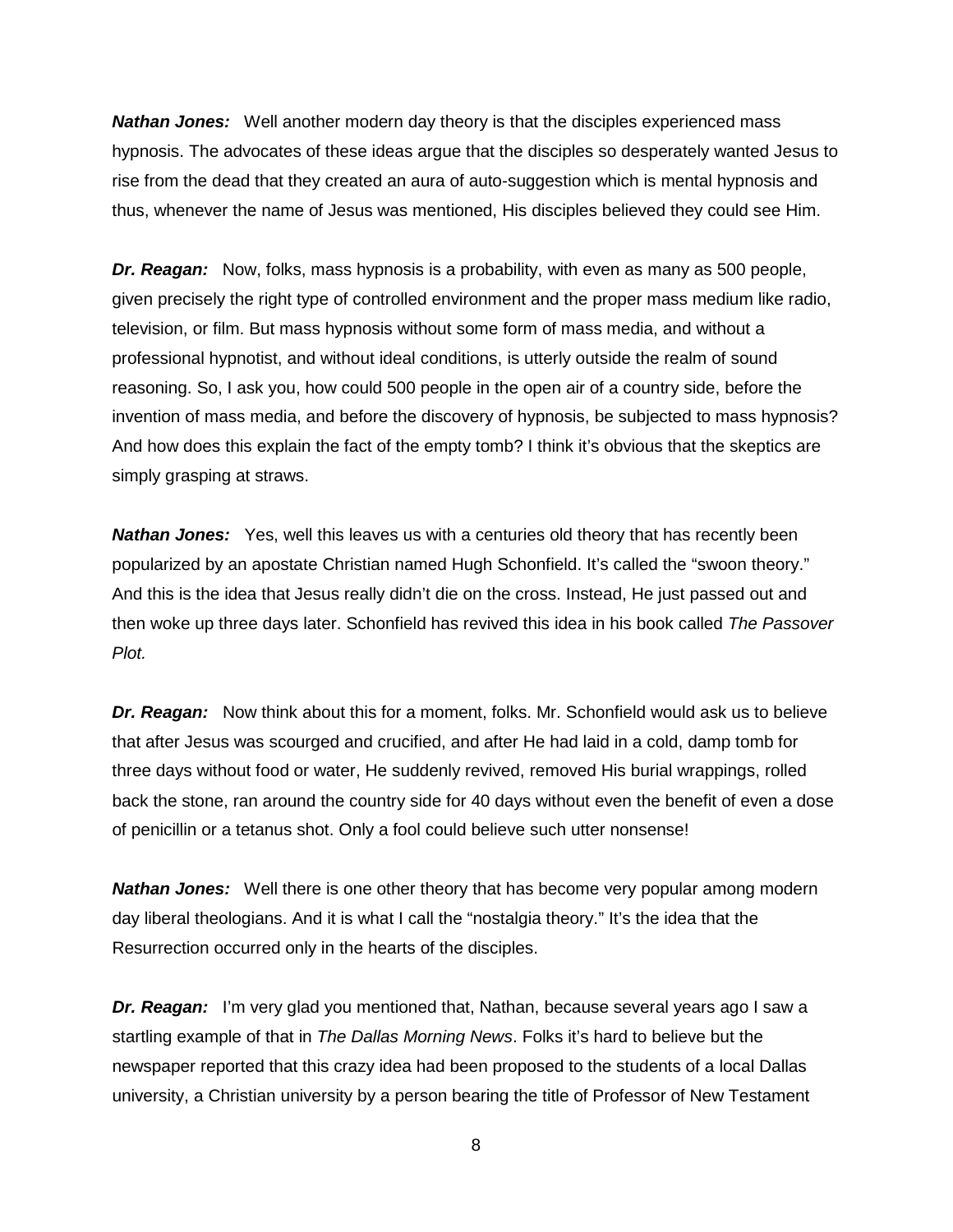Theology. He stated in his incredible Easter sermon to the students that, Jesus had not really risen from the dead in any literal way. What happened instead, he explained, is that Jesus came alive in the hearts of his disciples as they sat around and discussed his life and teachings just as had been the case with the followers of Martin Luther King after his assassination!

*Nathan Jones:* Well, Dave, such a ridiculous concept is a natural outgrowth of liberal apostasy because it leaves them with the kind of Jesus they like - one who was only human. Their "messiah" turns out to be a man who meant well, but who in reality was a deluded fool who thought he was God in the flesh.

*Dr. Reagan:* Well put, Nathan. You know folks this nostalgia theory, like all the other theories, fails to explain the well documented post-Resurrection appearances of Jesus, and it fails completely to explain the fact of the empty tomb.

*Nathan Jones:* Folks, the tomb of Jesus was empty. And it was empty not because it was the wrong tomb. Nor was it empty because the body had been stolen. The fact of the empty tomb was not based on hallucinations or hypnosis. It certainly was not based on daydreaming or wishful thinking. The tomb was empty! And that is an historical fact.

*Dr. Reagan:* But let me hasten to say that the greatest evidence of the Resurrection of Jesus is not the empty tomb. It's something else that we have not yet mentioned, and we will tell you what it is after we pause for a song. Here now is the Cathedral Quartet singing "Because He Lives."

### **Part 5**

*Dr. Reagan:* What a beautiful song! And now, let's consider the greatest evidence of the Resurrection of Jesus. As we pointed out earlier, the empty tomb and the post-Resurrection appearances of Jesus are powerful evidence of the truth of the Resurrection. But folks the greatest evidence of the Resurrection in Scripture is to be seen in the transformed lives of Jesus' disciples. For within 50 days of His crucifixion, His disciples had been miraculously transformed from a defeated, frustrated, hopeless group of individuals into a confident band of Christian soldiers determined to win the whole world for their Lord.